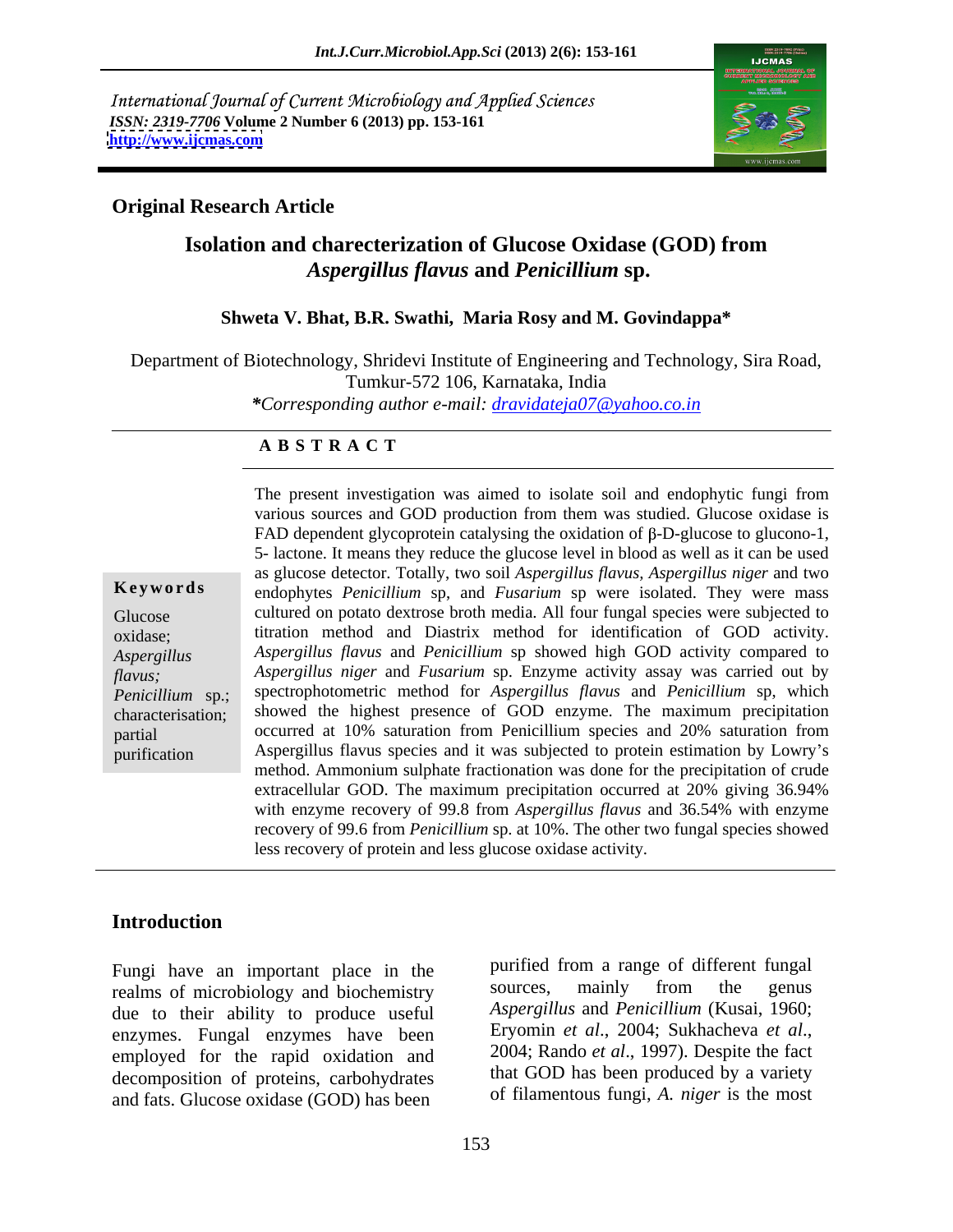common fungus utilized for the production from approximately 130kDa (Kalisz et al., of GOD (Pluschkell *et al*., 1996). The

GOD (β-D-glucose: oxygen 1- 1987; Kusai, 1960; Kalisz *et al.*, 1997). oxidoreductase, EC 1.1.3.4) is a and hydrogen peroxide using molecular GOD is reoxidised by oxygen to yield baking industry providing slight peroxide is cleaved by catalase (EC

The molecular weight of GOD ranges Chudobova *et al*., 1996). Commercial

*Penicillium* species GOD has been shown The GOD enzyme is highly specific for to exhibit more advantageous kinetics for the  $\beta$ -anomer of D-glucose, while the  $\alpha$ glucose oxidation than that of *A. niger* anomer does not appear to be a suitable GOD (Kusai, 1960; Witt *et al.*, 1998). Substrate (Kusai, 1960). Low GOD has been used in large scale activities are exhibited when utilizing 2technological applications since the early deoxy- D-glucose, D-mannose and D- 1950s (Fiedurek and Gromada, 1997). galactose as substrates. Inhibitors of GOD Many fungal species such as *Penicillium*  include p-chloromecuribenzoate, Ag+, *notatum*, *P. chrysosporium*, *Aspergillus*  Hg2+, Cu2+, hydroxylamine, hydrazine, *niger* and *Botrytis cinerea* have the ability phenylhydrazine, dimedone and sodium to produce GOD (Lium *et al*., 1998; Hafiz bisulphate. On average, the isoelectric *et al*., 2003). point of GOD has been shown to fall from approximately 130kDa (Kalisz *et al*., 1997) to 175kDa (Eriksson *et al*., 1987). substrate (Kusai, 1960). Low GOD activities are exhibited when utilizing 2 between pH <sup>4</sup> and pH <sup>5</sup> (Eriksson *et al*., 1987; Kusai, 1960; Kalisz *et al*., 1997).

glycoprotein which catalyses the oxidation GOD has been used in large scale of  $\beta$ -D-glucose to D-glucono-1,5-lactone technological applications since the early oxygen as the electron acceptor. It Implantable glucose sensors have found removes hydrogen from glucose and application in treating diabetic patients. reduces itself. The reaction can be divided GOD, usually in combination with CAT, into, a reductive and an oxidative step. In is used to stabilize colour and flavour in the reductive half reaction GOD catalyses beer, fish, tinned foodsand soft drinks, by the oxidation of  $\beta$ -D-glucose to D- the removal of oxygen (Crueger and glucono-1,5-lactone which is non- Crueger, 1990). GOD is also used to enzymatically hydrolyzed to gluconic acid. remove glucose during the manufacture of Subsequently the flavine adenine egg powder, preventing browning during dinucleotide (FAD) ring of GOD is dehydration caused by the Maillard reduced to FADH2 (Witt *et al*., 2000). In reaction (Crueger and Crueger, 1990). the oxidative half reaction the reduced GOD has also found application in the hydrogen peroxide. The hydrogen improvements to the crumb properties in 1.11.1.6) (CAT) to produce water and GOD is also widely used to produce oxygen (Beltrame *et al*., 2004l; Witteveen gluconic acid, which is used as a mild *et al*., 1992) stated that in *A. niger*, the acidulant in the metal, leather and as a enzyme lactonase (EC 3.1.1.17) was food preservative in food industries responsible for catalyzing the hydrolysis (Pluschkell *et al*., 1996; Crueger and of D-glucono-1,5-lactone to gluconic acid, Crueger, 1990; Nakao *et al*., 1997; Klein although the presence of lactonase was not *et al*., 2002). The most important necessary since the hydrolysis step does application for GOD is for the diagnostic occur spontaneously but at a lower rate. determination of glucose using biosensor 1950s (Fiedurek and Gromada, 1997). baking industry providing slight bread and croissants (Rasiah *et al*., 2005). technology (Wilson and Turner, 1992;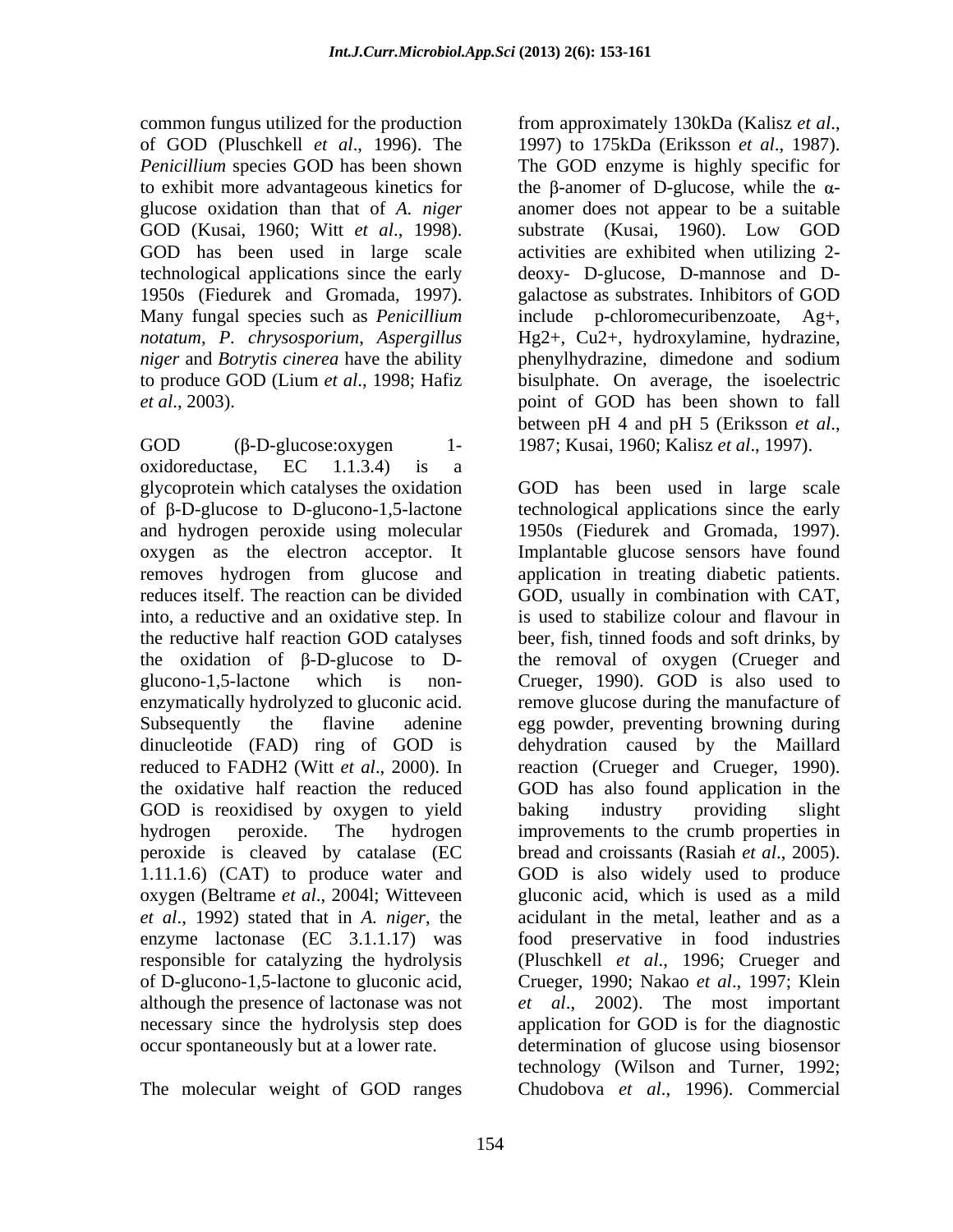diagnostic kits for the determination of on PDA containing Petri plates. All Petri glucose in blood, serum and plasma are plates were incubated for seven days at supplied commercially in colorimetric diagnostic kits (Wilson and Turner, 1992). development. After incubation each fungal The use of GOD has found application in species were identified based on the textile industry as a method for morphology and conidia using standard producing hydrogen peroxide for manuals (Ellis, 1971; Barnett and Hunter, bleaching (Tzanov *et al.*, 2002). GOD in new forms with useful properties for cultured on potato dextrose broth medium applications in biotechnology continues to be of considerable interest despite the abundant availability of commercial GOD determine GOD activity by various (Rando *et al*., 1997).

The literature survey clearly indicates that, there are no reports available in India related to isolation, characterization and kinetics of GOD. The present investigation was aimed to identify GOD producing fungal species which were isolated from  $\frac{m}{\text{I}}$  of enzyme solution was added to 25 ml<br>coil and plants. The funcal outrasts were of 60 mM sodium acetate buffer pH 5.6 soil and plants. The fungal extracts were subjected to know possible GOD activity.

The soil samples were collected randomly endpoint by 0.1M standard HCl solution soil and samples were named and serial dilution method was done to get the fungal<br>species whereas the plant parts were used  $\{(V_0-V) \times N \times 1000\}/60$ species whereas the plant parts were used for siolation of endophytes.

## **cultivation of soil microbes**

Potato Dextrose Agar (PDA) medium was  $\qquad$  and H<sub>2</sub>O<sub>2</sub> min at pH 5.6 at 3O<sup>-</sup>C. prepared and sterilized. The serially **Diastix method** diluted soil samples and surface sterilized plant parts (with 0.1% sodium Diastix Reagent Strips method was also hypochlorite) were incubated individually followed for the detection of GOD from

room temperature  $(24+2<sup>0</sup>C)$  for fungal  ${}^{0}C$ ) for fungal species were identified based on 1972). Each fungal species were mass cultured on potato dextrose broth medium and after seven days each fungal mass and extra cellular matrix was used to standard methods.

#### **Determination of GOD activity Titration method**

**Materials and Methods** rotary shaker at 200 rpm. Sodium **Collection of soil samples** added to stop the reaction. The resulting from Agricultural Experimental Station, using phenolphthalein as an indicator. The Hirehalli, Tumkur, Karnataka, India and volume of HCl added was V ml. The blank plant materials (Amaranthus caudatus) assay (enzyme absent) was performed were collected from Shridevi Institute of under the same experimental conditions. Engineering and Technology campus, The volume of standard HCl added was Tumkur during February, 2011. Collected  $V_0$ . The GOD activity could be calculated The GOD activity was determined by the titration method (Underkofler, 1958). One ml of enzyme solution was added to 25 ml of 60 mM sodium acetate buffer pH 5.6 containing  $2\%$   $\beta$ -D-glucose. The mixture was shaken well for 1 h in air at  $30^{\circ}$ C in  ${}^{0}C$  in rotary shaker at 200 rpm. Sodium hydroxide solution (20 ml of 0.1 M) was mixture was titrated to a dark pink endpoint by 0.1M standard HCl solution by the formula:

 $\{(V_0-V) \times N \times 1000\}/60$ 

**Isolation, Identification and mass** Here N is the concentration of standard HCl solution (M). One unit of enzyme was defined as the amount that could oxidize 1.0 µmol of  $\beta$ -D-glucose to gluconic acid and  $H_2O_2$  min<sup>-1</sup> at pH 5.6 at 30<sup>0</sup>C.

#### **Diastix method**

followed for the detection of GOD from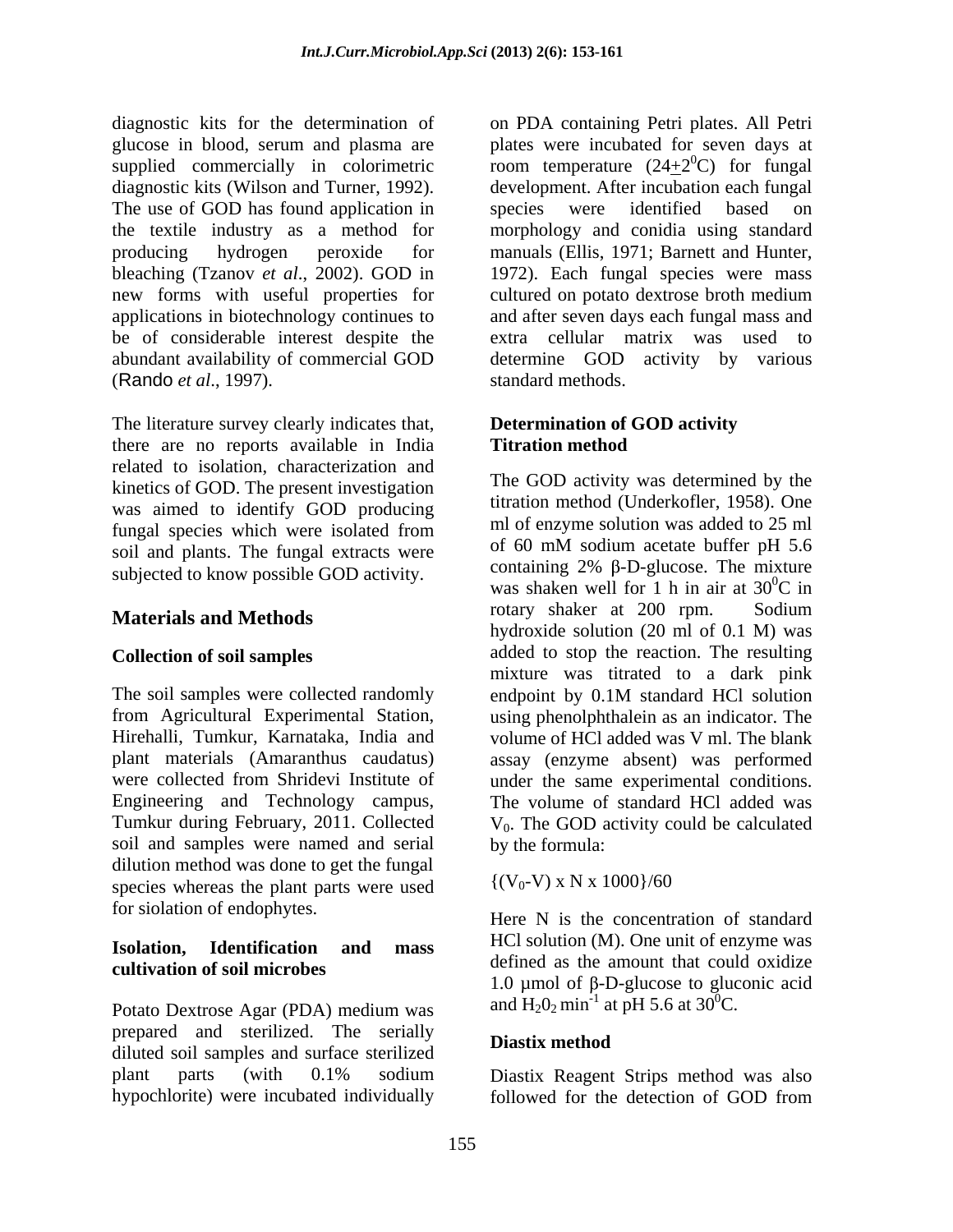extracellular or intracellular fraction of fungal species. Diastix Reagent Strips are used for in vitro diagnostic use**.** Diastix Reagent Strips are highly specific test strips for detecting glucose in urine or blood and are commonly used in doctor's **Enzyme assay** surgeries and in home. Diastix strips contains glucose oxidase (Microbial 1.3 IU) 2.2% W/W, peroxidase (Horseradish 3300 IU) 1.0% W/W; potassium iodide 8.1% W/W; buffer 69.8% W/W; wavelength using glucose as a substrate nonreactive ingredients 18.9% W/W. The and o-dianisidine buffer as coupling enzymes glucose oxidase and peroxidase reagent (Worthington, 1988). The assay is are immobilized on a paper pad at the tip based on the estimation of residual sugar of the strip. The pad is covered with a thin cellulose membrane which is permeable Moneral and Reese (1969). The amount of only to small molecules such as reducing sugar released in the supernatant glucose.These strips, when dipped in extracellular or intracellular fraction of fungal species shows a colour change if Glucose is reduced as per the reaction given below. The intensity of the colour determined using Lowry *et al*., (1951), developed indicates the glucose Ohnishi and Barra (1978) and El-Sherbeny

## **How diastix test strip works**



reaction of hydrogen peroxide with potassium iodide. The colourless iodide is

Hydrogen peroxidase + Potassium iodide

$$
Horse \text{ radish}
$$
 Iodine + water  
peroxidase

#### **Enzyme assay**

Glucose oxidase activity in different samples were determined by spectrophotometric method at 460 nm wavelength using glucose as a substrate and was carried out using the method of was determined by Shindia *et al*., (2001) and El-Sherbeny *et al*., (2005).

et *al.*, (2005), using bovine serum albumin et *al.*, (2005), using bovine serum albumin Estimation of protein: Protein content was as standard.

Glucose oxidase acts specifically on crude enzyme extract was subjected to glucose to give hydrogen peroxide and different purification steps as shown in gluconic acid: Table 4. All purification steps were carried Oxidase to give saturation from 20 to 100%. The Horse radish peroxidase then catalyses the fraction precipitate was dissolved oxidised to brown iodine. dissolved fractional precipitates were Purification of intracellular GOD: The out at  $4^0C$  as follows: The precipitation of  ${}^{0}C$  as follows: The precipitation of crude intracellular glucose oxidase enzyme extract was carried out by adding different amounts of ammonium sulphate to give saturation from 20 to 100%. The solution was left overnight at  $4^{\circ}$ C until the  ${}^{0}C$  until the centrifuged at 15000 rpm for 15 minutes to remove the undissolved particles. Each fraction precipitate was dissolved immediately in a known volume (20 ml) of 0.1 citrate phosphate buffer (pH 5.6). The tested for both glucose oxidase activity and protein content.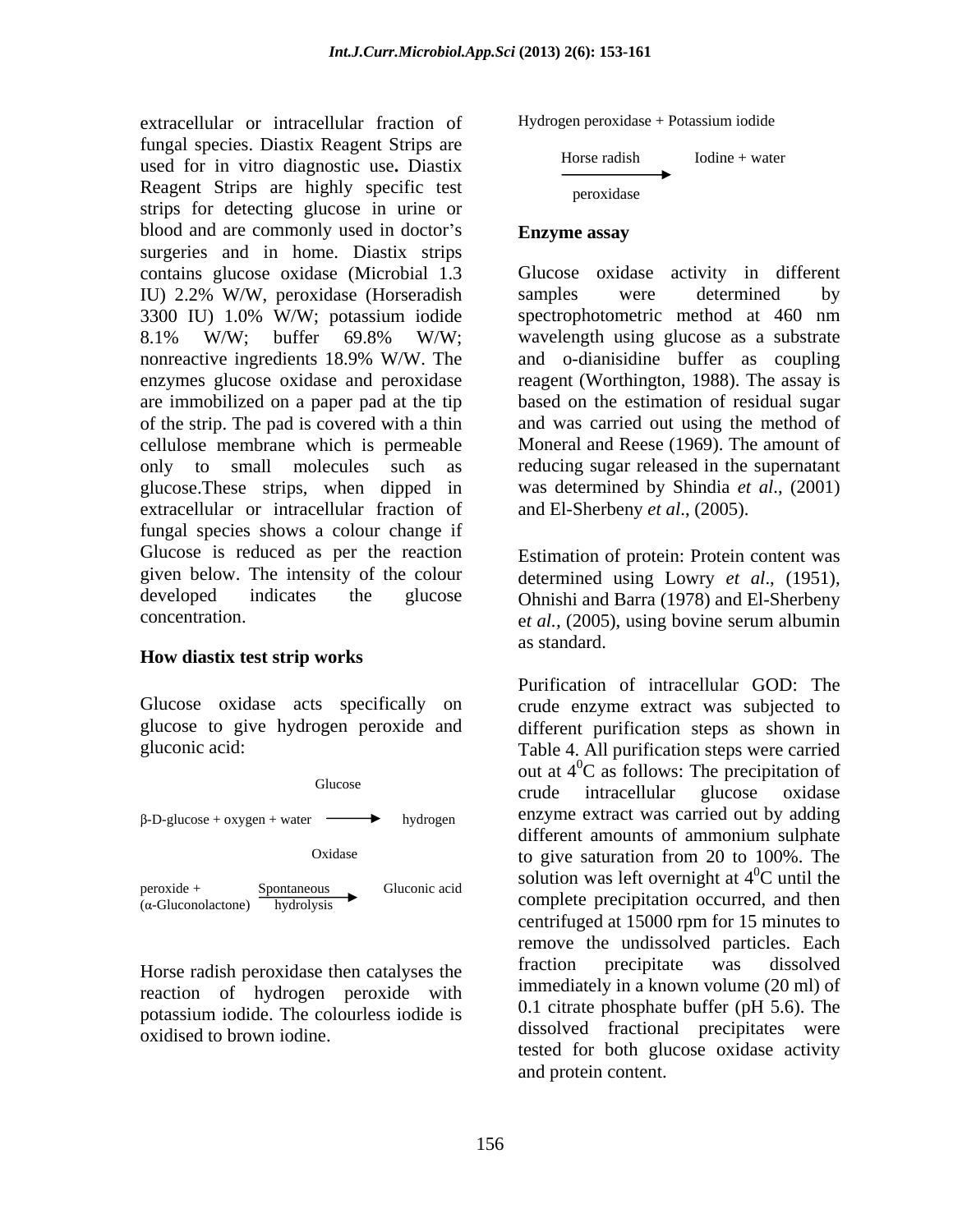Four different fungal species; *Aspergillus niger, Aspergillus flavus, Penicillium* sp, *Fusarium* sp. were identified based on morphology, spore/conidia using standard manual (Table 1) from both soil and endophytes of *Amaranthus caudatus*. *Aspergillus niger, Aspergillus flavus* and *Penicillium* sp, obtained from soil source and *Penicillium* sp, *Fusarium* sp. obtained from plant parts were mass cultured on potato dextrose agar and broth medium.<br>
Soil finance American American American American Soil finance American American American Solutions of GOD Soil fungus, *Aspergillus niger, Aspergillus flavus* and endophytes, *Penicillium* sp. and *Fusarium* sp. were selected for further enzyme study. **Result and Discussion** of Table.2 Consisting of Fungal species<br>
From different Agree ( $A_{\text{ppo}}$ ,  $A_{\text{ppo}}$ ,  $A_{\text{ppo}}$ ,  $A_{\text{ppo}}$ ,  $A_{\text{ppo}}$ ,  $A_{\text{ppo}}$ ,  $A_{\text{ppo}}$ ,  $A_{\text{ppo}}$ ,  $A_{\text{ppo}}$ ,  $A_{\text{ppo}}$ ,  $A_{\text{ppo}}$ ,  $A$ 

# **Table.1** Fungal species found in

|                                     |                                          |       | $\mu$ uvus                |               |
|-------------------------------------|------------------------------------------|-------|---------------------------|---------------|
| Fungi                               | $\mathbf{c}_{\mathbf{a}}$<br><b>DUIT</b> | Plant | <i>Fusarium</i> sp.       |               |
| Aspergillus niger                   |                                          |       |                           |               |
|                                     |                                          |       | Penicillium               | $2$ +++       |
| Aspergillus                         |                                          |       |                           |               |
| flavus                              |                                          |       | : absence.<br>: presence, | $2$ +++: more |
| Penicillium sp.                     |                                          |       | concentration.            |               |
| $\mathbf{r}$<br><i>Fusarium</i> sp. |                                          |       |                           |               |
|                                     |                                          |       |                           |               |

Table.2, clearly indicates the glucose oxidase activity by titration method, in the fraction of all soil and endophytic fungal by forming dark pink end point.

In diastrix strip method, *Aspergillus flavus* and *Penicillium* sp. have changed the strip colour from colourless to brown and more  $\sqrt{4 \text{ s}{\text{n}}$   $\sqrt{q}}$   $\sqrt{q}$   $\sqrt{q}}$   $\sqrt{q}$ activity was noticed in these fungal species. *Aspergillus niger* has also showed positive results. The result clearly indicates that, all fungal species which showed +ve results have the ability to produce GOD in varying concentration as discussed above; and the results are shown in Table 3. Above experiment was

| <b>Result and Discussion</b> | $\sim$ $\sim$ $\sim$ $\sim$<br><b>Table.2</b> GOD activity of fungal species |  |
|------------------------------|------------------------------------------------------------------------------|--|
|                              | i titration metho                                                            |  |

| Fungi                                            | <b>Activity</b>       |
|--------------------------------------------------|-----------------------|
| $\vert$ Aspergillus niger $\vert$ 26.2 U/min ml  |                       |
| $\vert$ Aspergillus flavus $\vert$ 66.3 U/min ml |                       |
| <i>Fusarium</i> sp.                              | $\vert$ 22.3 U/min ml |
| Penicillium sp.                                  | $66.6$ U/min ml       |

**Table.3** Bayer diastix strips test showing the activity and concentrations of GOD

| <i>flavus</i> and endophytes, <i>Peniculium</i> sp. and<br>Fusarium sp. were selected for further<br>enzyme study. | Fungi               | <b>Activity</b> | Conc. of<br>glucose |
|--------------------------------------------------------------------------------------------------------------------|---------------------|-----------------|---------------------|
|                                                                                                                    | Aspergillus         |                 | $2$ +++             |
| Table.1 Fungal species found in                                                                                    | niger               |                 |                     |
| different samples                                                                                                  | Aspergillus         |                 | $2$ +++             |
|                                                                                                                    | <i>flavus</i>       |                 |                     |
| Soil<br><b>Plant</b><br>Fungi                                                                                      | <i>Fusarium</i> sp. |                 |                     |
| Aspergillus niger<br>$\sim$                                                                                        | Penicillium         |                 | $2$ +++             |
| <i><b>Aspergillus</b></i>                                                                                          |                     |                 |                     |
| <i>flavus</i>                                                                                                      |                     |                 |                     |

+: Presence, **-** : absences. Above experiment was repeated thrice activity was observed in *A. flavus* (6.9 concentration. Table <sup>4</sup> shows that, all the isolated fungal species showed GOD activity but more u/ml) and *Penicilium* sp. (5.7 u/ml) followed by *A. niger* (4.3 u/ml) and *Fusarium* sp. (4.7 u/ml).

**Table.4** GOD activity in different fungal species

| $\sim$ $\sim$ $\sim$ $\sim$ $\sim$ $\sim$ $\sim$<br>Fungi | <b>GOD</b> activity |
|-----------------------------------------------------------|---------------------|
| Aspergillus niger                                         | $4.3 \text{ u/ml}$  |
| Aspergillus flavus                                        | $6.9 \text{ u/ml}$  |
| <i>Fusarium</i> sp.                                       | $4.7 \text{ u/ml}$  |
| Penicillium sp.                                           | $5.7 \text{ u/ml}$  |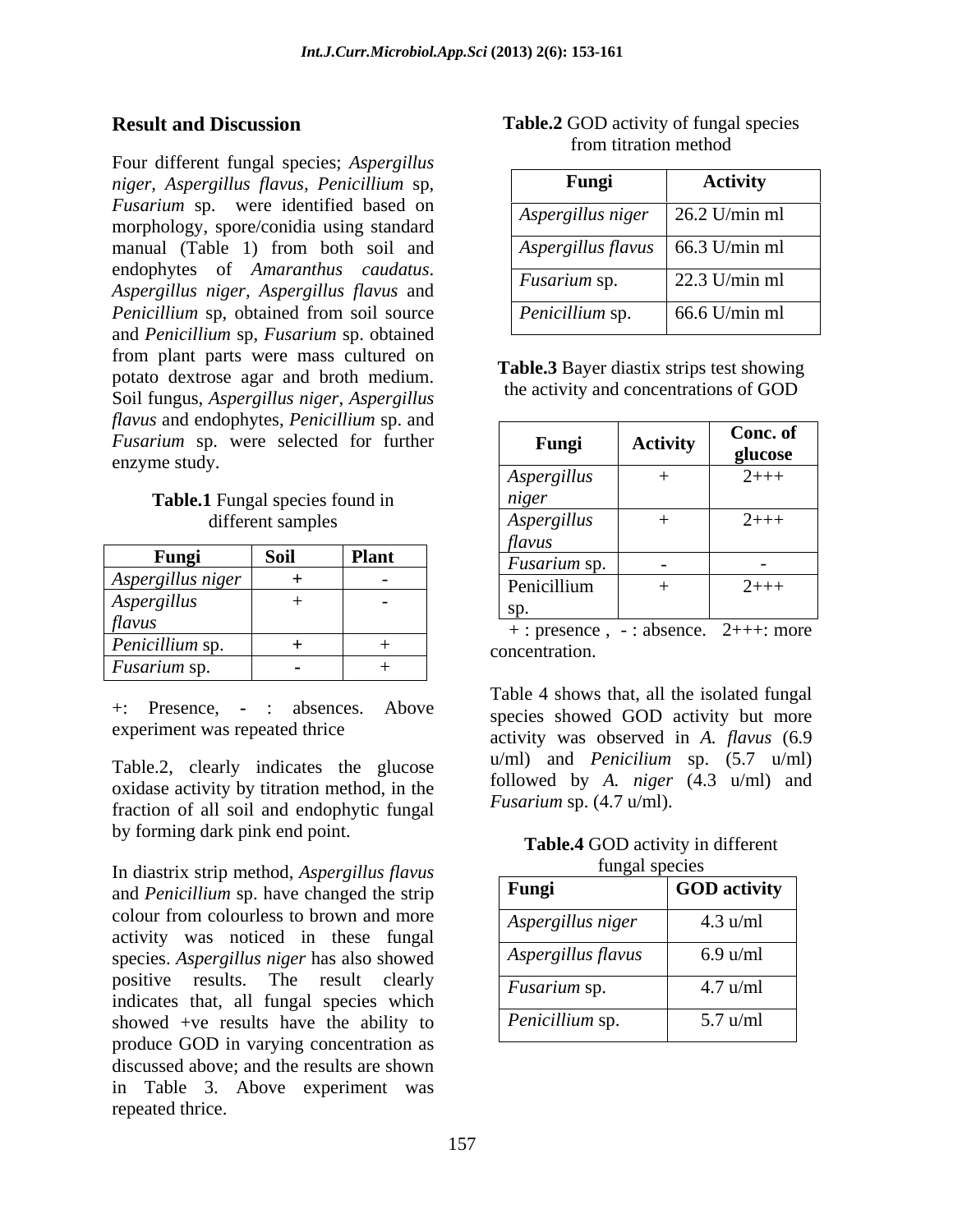| <b>Ammonium</b><br>sulphate<br>conc. $\%$ | Volume | Total glucose<br>oxidase<br>activity<br>$(U/100 \text{ ml})$ | <b>Total</b><br>protein<br>content<br>$(mg/100 \text{ ml})$ | Specific<br>activity<br>(U/mg)<br>protein) | <b>Enzyme</b><br>yield<br>percentage |
|-------------------------------------------|--------|--------------------------------------------------------------|-------------------------------------------------------------|--------------------------------------------|--------------------------------------|
| Penicillium sp.                           |        |                                                              |                                                             |                                            |                                      |
| 10                                        | 100    | 99.6                                                         | 2.8                                                         | 36.54                                      | 86                                   |
| 20                                        | 100    | 86.6                                                         | 2.6                                                         | 34.16                                      | 79                                   |
| 30                                        | 100    | 78.6                                                         | 2.5                                                         | 33.36                                      | 77.8                                 |
| 40                                        | 100    | 59.1                                                         | 2.4                                                         | 26.89                                      | 58                                   |
| 50                                        | 100    | 35.6                                                         | 1.2                                                         | 21.08                                      | 37                                   |
| Aspergillus flavus                        |        |                                                              |                                                             |                                            |                                      |
| 10                                        | 100    | 36.9                                                         | 1.4                                                         | 22.62                                      | 38                                   |
| 20                                        | 100    | 99.8                                                         | 2.8                                                         | 36.94                                      | 86                                   |
| 30                                        | 100    | 87.1                                                         | 2.7                                                         | 34.87                                      | 80                                   |
| 40                                        | 100    | 78.9                                                         | 2.7                                                         | 34.14                                      | 77.9                                 |
| 50                                        | 100    | 31.2                                                         | 1.1                                                         | 17.98                                      | 59                                   |
| Aspergillus niger                         |        |                                                              |                                                             |                                            |                                      |
| 10                                        | 100    | 24.2                                                         | 1.1                                                         | 17.41                                      | 31                                   |
| 20                                        | 100    | 41.2                                                         | 1.2                                                         | 18.32                                      | 53                                   |
| 30                                        | 100    | 53.4                                                         | 1.3                                                         | 19.64                                      | 61                                   |
| 40                                        | 100    | 61.8                                                         | 1.4                                                         | 20.17                                      | 69                                   |
| 50                                        | 100    | 66.7                                                         | 1.5                                                         | 21.62                                      | 54                                   |
| Fusarium sp.                              |        |                                                              |                                                             |                                            |                                      |
| 10                                        | 100    | 21.6                                                         | 1.1                                                         | 16.63                                      | 27                                   |
| 20                                        | 100    | 38.4                                                         | 1.2                                                         | 17.86                                      | 48                                   |
| 30                                        | 100    | 42.1                                                         | 1.3                                                         | 17.94                                      | 57                                   |
| 40                                        | 100    | 57.7                                                         | 1.4                                                         | 18.01                                      | 63                                   |
| 50                                        | 100    | 60.4                                                         | 1.5                                                         | 18.26                                      | 47                                   |
| Control*                                  | 100    | 99.2                                                         | 6.0                                                         | 17.64                                      | 100                                  |

#### **Table.5** A precipitation summary pattern of fungal species glucose oxidase by ammonium sulphate

\* Control: without ammonium precipitation. Repeated the each replicate at three times

Table 2, 3 and 4 clearly explains that (Table.5). The maximum precipitation *Aspergillus flavus* and *Penicillium* sp. have the ability to produce GOD. The fraction method giving 36.94% with specific activity, recovery, total protein enzyme recovery of 99.8 from *Aspergillus*  content and specific activity of GOD were *flavus* and 36.54% with enzyme recovery

carried out for all isolated fungal species of 99.6 from *Penicillium* sp. The other two occurred at 100% in ammonium sulphate fraction method giving 36.94% with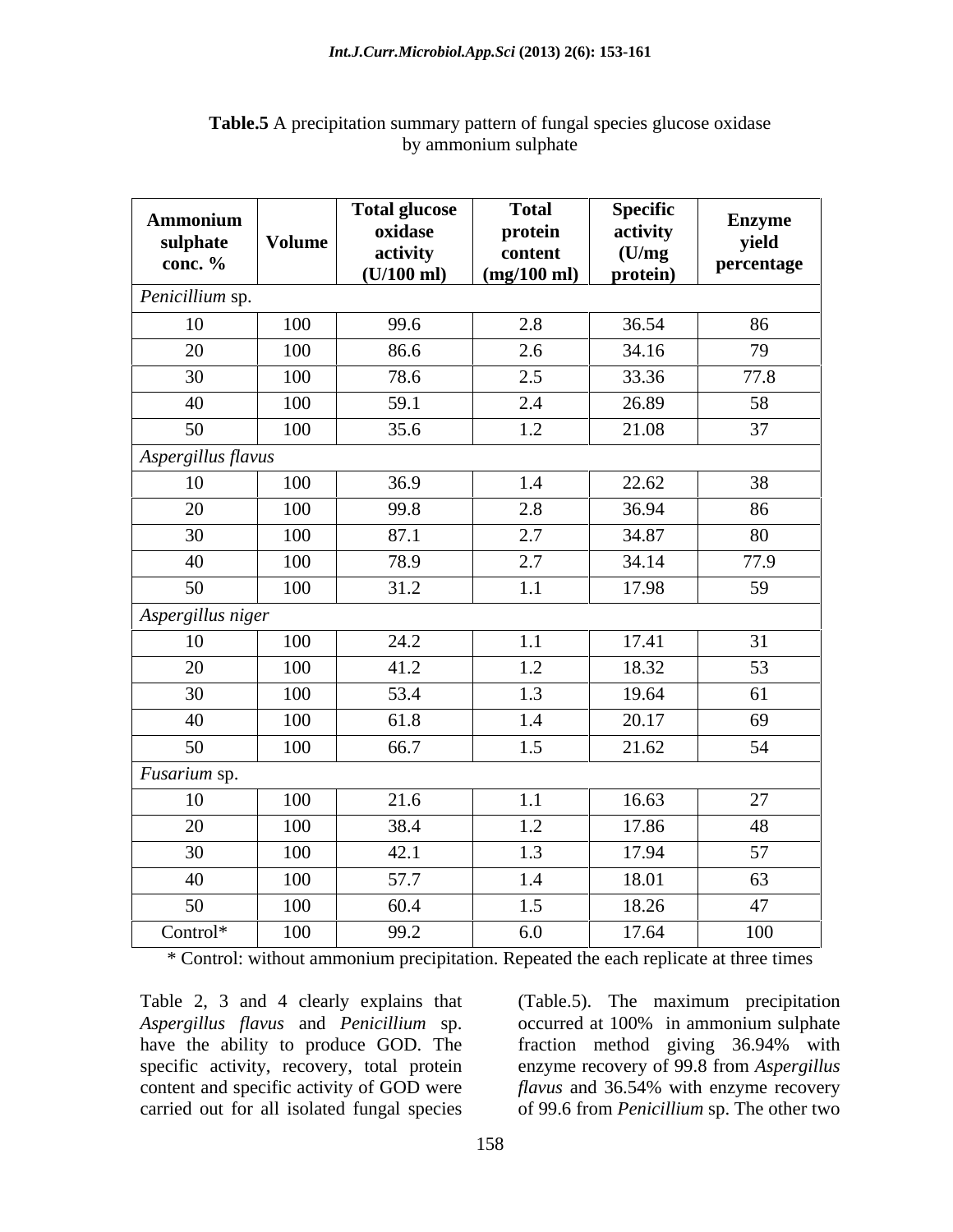protein and less glucose oxidase activity. The endophytes. In ammonium sulphate

In the present study, four different fungal more enzyme recovery. Further work has species were isolated from soil and plant to done on purification and optimization of source (endophyte). In GOD identification various parameters for the isolated fungal tests, *Aspergillus flavus* and *Penicillium* sp. showed highest activity compared to other two fungal species. Lium *et al*., (1998) and Hafiz *et al*., (2003) have reported glucose oxidase producing fungal The authors are thankful to Dr M R species (*Penicillium notatum, P. chrysosporium, Aspergillus niger* and Shridevi Charitable Trust (R.) and Dr K *Botrytis cinerea*). The fungal species isolated in present investigation is also Engineering and Technology, Tumkur, capable of producing GOD and it was India for encouragement and support confirmed by various methods such as titration, diastrix and enzyme assay. GOD is intracellular enzyme present in the References mycelium of the organism (Hafiz *et al*., 2003). El-Sherbeny *et al*., (2005) have optimized the intracellular GOD

confirmatory with the findings of El-<br>and Rossi, M., 2004. Aerobic Sherbeny *et al*., (2005), Lin *et al*., (2001) and Kona *et al*., (2001), but they worked on different fungal species (*Aspergillus niger*). Many authors have reported the use ammonium sulphate fractionation and other organic solvents for the precipitation of intracellular GOD enzyme and other microbial enzymes (Rando *et al*., 1997; Sherif, 1998; Tohamy and Shindia, 2001).

The preliminary investigation gives Glucose transforming Enzymes In: positive hopes on isolation and usage of Microbial Enzymes and GOD from other fungal species. The two<br>Biotechnology. W M Fogarty and C T fungal species (soil *Aspergillus flavus* and endophyte *Penicillium* sp.) produce higher 226. levels of GOD. The intracellular GOD Elis, M.B., 1971. Dematiaceous activity was more in above mentioned hypomycetes. Commonwealth fungal species. No work has been reported on these two species National and International. This is the first report in

fungal species showed less recovery of India on fungal species isolated from endophytes. In ammonium sulphate fraction, these two fungal species yielded species.

### **Acknowledgments**

The authors are thankful to Dr M R Hulinaykar, Managing Trustee, Sri Sukumaran, Principal, Shridevi Institute of extended to carry out this work.

### **References**

- production from *Aspergillus niger*.<br>
Results of present investigation are<br>
Results of present investigation are<br>
Results C. Della Pina Barnett, H. L., and Hunter, B. B., 1972. Illustrated genera of imperfect fungi. II edition. Burgess Publishing Company Minnesota **Minnesota** and *Minnesota* and *Minnesota* and *Minnesota* 
	- Beltrame, P., M. Comotti, C. Della Pina and Rossi, M., 2004. Aerobic oxidation of glucose I. Enzymatic catalysis. J .Catalysis. 228:282-287.
	- Chudobova, I., E. Vrbova, M. Kodicek, J. Janovcova and Kas, J., 1996. Fibre optic biosensor for the determination of d-glucose based on absorption changes of immobilized glucose oxidase. Analytica. Chimica. Acta. 319(1):103-110.
	- Crueger, A., and Crueger, W., 1990. Microbial Enzymes and Biotechnology. W M Fogarty and C T Kelly Eds). In. Applied Science 177- 226.
	- Elis, M.B., 1971. Dematiaceous hypomycetes. Commonwealth Mycological Institute. Kew Surrey England ISBN: 978-085198027-9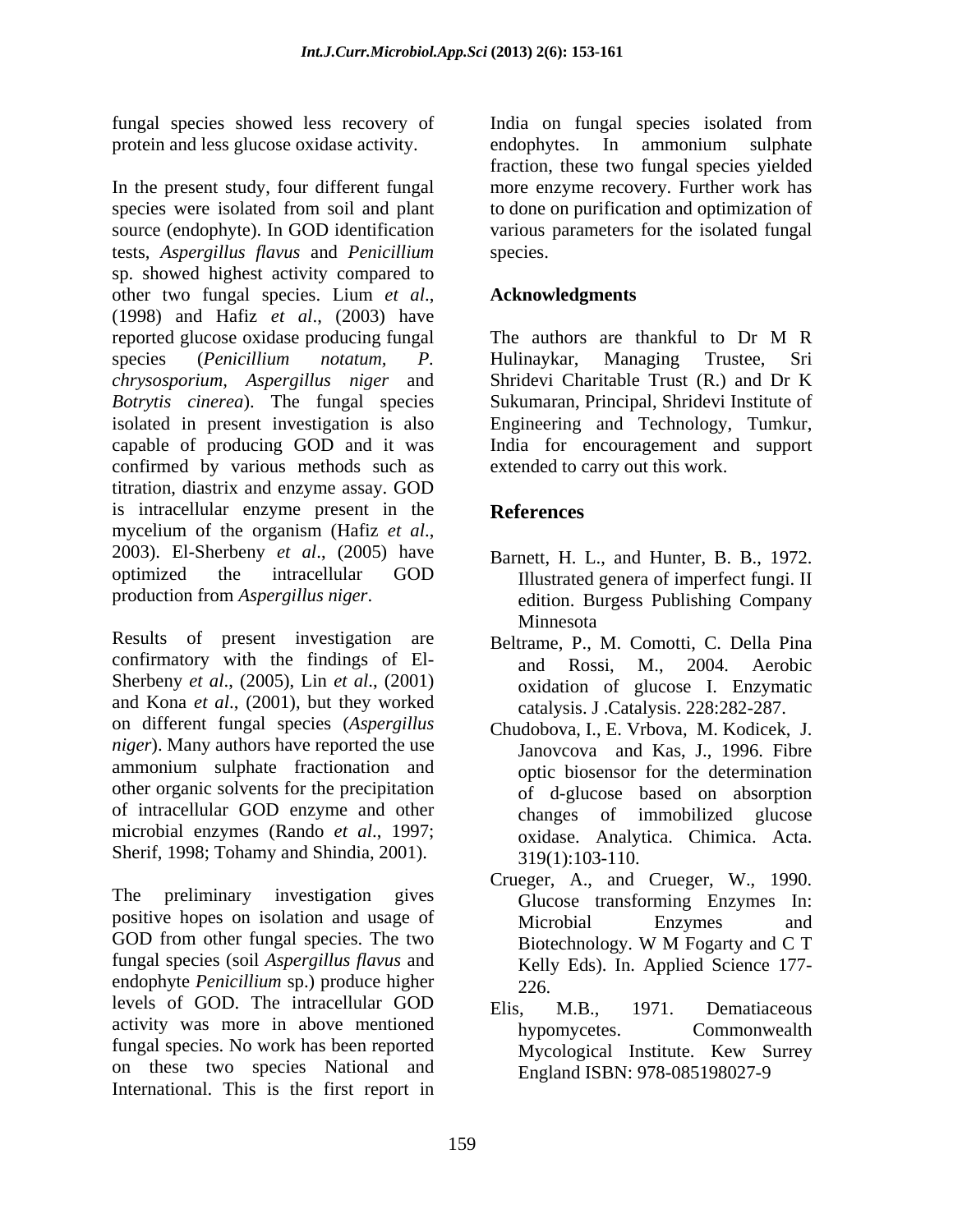- El-Sherbeny, G.A., A.A. Sshindia and Mol. Plant. Pathol. 53:123–32. produced by *Aspergillus niger*. In
- Fiedurek, J., and Gromada, A., 1997. Screening of mutagenesis of moulds for improvement of the simultaneous production of catalase and glucose
- Hafiz, M., M. Hamid, Khalil-Ur-Rehman, Anjum Zia and Asgher, M., 2003.
- Kalisz, H.M., J. Hendle and Sshmid, R.D., *Penicillium amagasakiense*. Appl
- Klein, J., M. Rosenberg, J. Markos, O. gluconic acid by *Aspergillus niger* oxidase of *Botyits cinerea*. . J .Physiol. Mol. Plant. Pathol. 53:123 32.
- Kusai, K., 1960. Crystalline Glucose Oxidase. Ann. Rep. Sci. Works. Fac Sci. Osaka .Univ. 8:43-74.
- Extracellular Glucose Oxidase from
- Lium, S., S. Oelejeklaus, B. Gerhardh,

- Sheriff, Y.M.M.M., 2005. Lowry, O.H., N.J. Rosenbrough, A.L. Farr Optimization of various factors and Randall, R.J., 1951. Protein affecting glucose oxidase activity measurement with the Folin phenol reagent. J. Biol .Chem*.* 193: 265.
- Inter. J. Agricul.Biol*.* 7(6): 953-958. Monreal, J., and Reese, E.T., 1969. The chitinase of Serratia marcescens. In Canadian. J. Microbiol .15: 689–93
- oxidase. Enzyme. Microb. Technol. 20:344-347. glucose oxidase in airlift reactors. Nakoa, K., A. Kiefner, K. Frurumoto and Harada, T., 1997. Production of gluconic acid with immobilized Pergamon: Chem.Engineer. Sci. 52: 4127-4133.
- Optimization of Various Parameters Ohnishi, T., and Barra, J.K., 1978. A for the Production of Glucose Oxidase simplified method of quantifying from Rice Polishing Using *Aspergillus*  protein using the buiret and phenol niger. Biotechnol. 2:1–7. The reagents. Anal. Biochem. 86:193–200.
- 1997. Structural and biochemical 1996. Kinetics of Glucose Oxidase properties of glycosylated and Excretion by Recombinant *Aspergillus*  deglycosylated glucose oxidase from *niger*. Biotechnol. Bioeng. 51: 215-Pluschkell, S.,K. Hellmuth and Rinas, U. *niger*. Biotechnol. Bioeng. 51: 215- 220.
- Microbiol. Biotechnol. 47:502-507. Rando, D., G.W. Kohring and Giffhorn, Dolgosm, M. Kroslak and characterization of glucose oxidase Kristofikova, L. 2002. from a newly isolated strain of Biotransformation of glucose to *Penicillium pinophilum*. Appl. F., 1997. Production, purification and *Penicillium pinophilum*. Appl. Microbiol. Biotechnol. 48:34-40.
- study of mass transfer in an airlift Rasiah, I.A., K.H. Sutton, F.L. Low, H.M. bioreactor. Biochem. Engineer.J. 3568:1-9. Crosslinking of wheat dough proteins Lin and Gerrard, J.A. 2005. by glucose oxidase and the resulting effects on bread and croissants. Food. Chem. 89:325-332.
- Eryomin, A.N., A.P. Droshdenyuk, G.K. Sherif, Y.M.M.M., 1998. Industrially Zhavnerko, T.V. Semashko and microbial products from wastes of Mikhailova, R.V., 2004. Quartz Sand sugar and integrated industries Co. M as an Adsorbent for Purification of Sc Thesis Faculty of Science Zagazig Univ. Zagazig, Egypt.
	- *Penicillium funiculosum*. Appl. Shindia, A.A., M.I. Abo El Hawa and Biochem. Microbiol. 40(2):178-185. and Tudzynki, B. 1998. Purification waste 1 Effects of culture conditions and characterization of glucose on the production of chitinnase by a Shalaby, K.S.M., degradation of shrimp shell chitin potent *Trichoderma viride*. Egypt. J.